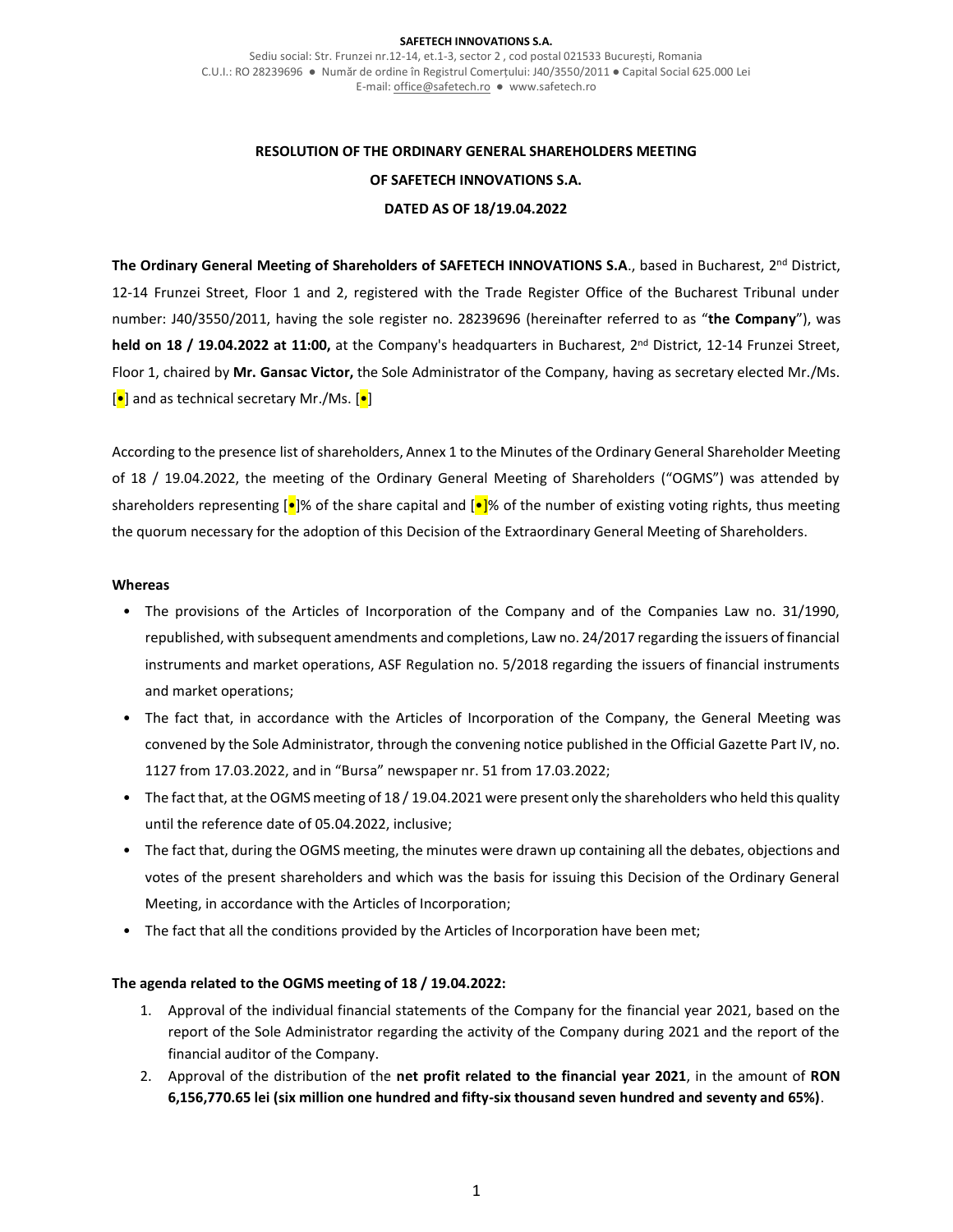- **3.** Approval for the operation to grant dividends to shareholders of the **registration date,** the ex-**date date and the date of payment.**
- 4. Approval of the revenue and expenditure budget of the Company for the financial year 2022.
- 5. Adopting the Remuneration Policy of the Board of Directors of SAFETECH INNOVATIONS S.A. and setting forth the remuneration of the company's managers accordingly.
- 6. Approval of the Remuneration Report of the Company's management related to the activity carried out in 2021, in accordance with the provisions of 107 of Law no. 24/2017 regarding the issuers of financial instruments and market operations.
- 7. Approval of the discharge of the Sole Administrator for the activity related to the financial year 2021.
- 8. Under the condition of the adoption of the New Articles of Incorporation of the Company by the EGMS, Informing the shareholders regarding the resignation of the mandate of sole administrator of the Company, Mr. Gansac Victor.
- 9. Under the condition of adopting the New Articles of Association of the Company to the EGMS, the approval of setting up a board of directors of the Company consisting of 3 (three) members.
- 10. Under the condition of adopting the New Articles of Association of the Company to the EGMS, electing the members of the Board of Directors (of which at least one member will be an independent director), for a term of 2 (two) years from the date of appointment, respectively the date of adoption Ordinary General Meeting of Shareholders of 18/19.04.2022.
- 11. Approval of the management framework contract for the Members of the Board of Directors.
- 12. Approval of the power of attorney of the Board of Directors to sign the mandate contracts to be concluded with the new members.
- 13. Revocation of the mandate of the financial auditor of the Company Mrs. Dascalu I. Cristina-Ionela Financial Auditor
- 14. Appointment of the audit firm as auditor **Baker Tilly Klitou And Partners S.R.L.** for a mandate of 2 (two) years, from the date of appointment and renunciation of the application of the legal provisions regarding the election and appointment of censors, under the conditions of art. 160 paragraph  $1 \wedge 2$ ) of Law 31/1990 on companies.
- 15. Authorization and empowerment of **Mr. Gansac Victor**, in order to sign any documents and to undertake any necessary formalities in order to implement, submit, register and publish the OGMS decisions and / or the operations approved by it, including the representation of the Company before any authorities for this purpose.

## **Shareholders present or represented, confirming the above-mentioned agenda, have adopted the following decisions:**

### **Decision no. 1**

#### **Approval of the individual financial statements of the Company**

**In the presence of shareholders representing [•]% of the share capital and [•]% of the total voting rights, with the affirmative vote of the shareholders representing [•]% of the votes cast respectively [•]% of the total voting rights (existing [•] / no abstentions and [•] / no votes against):**

### **[Approved] / [Rejected]:**

**1.1. Approval of the individual financial statements of the Company for the financial year 2021, based on the report of the Sole Administrator on the activity of the Company during 2021 and the report of the financial auditor of the Company.**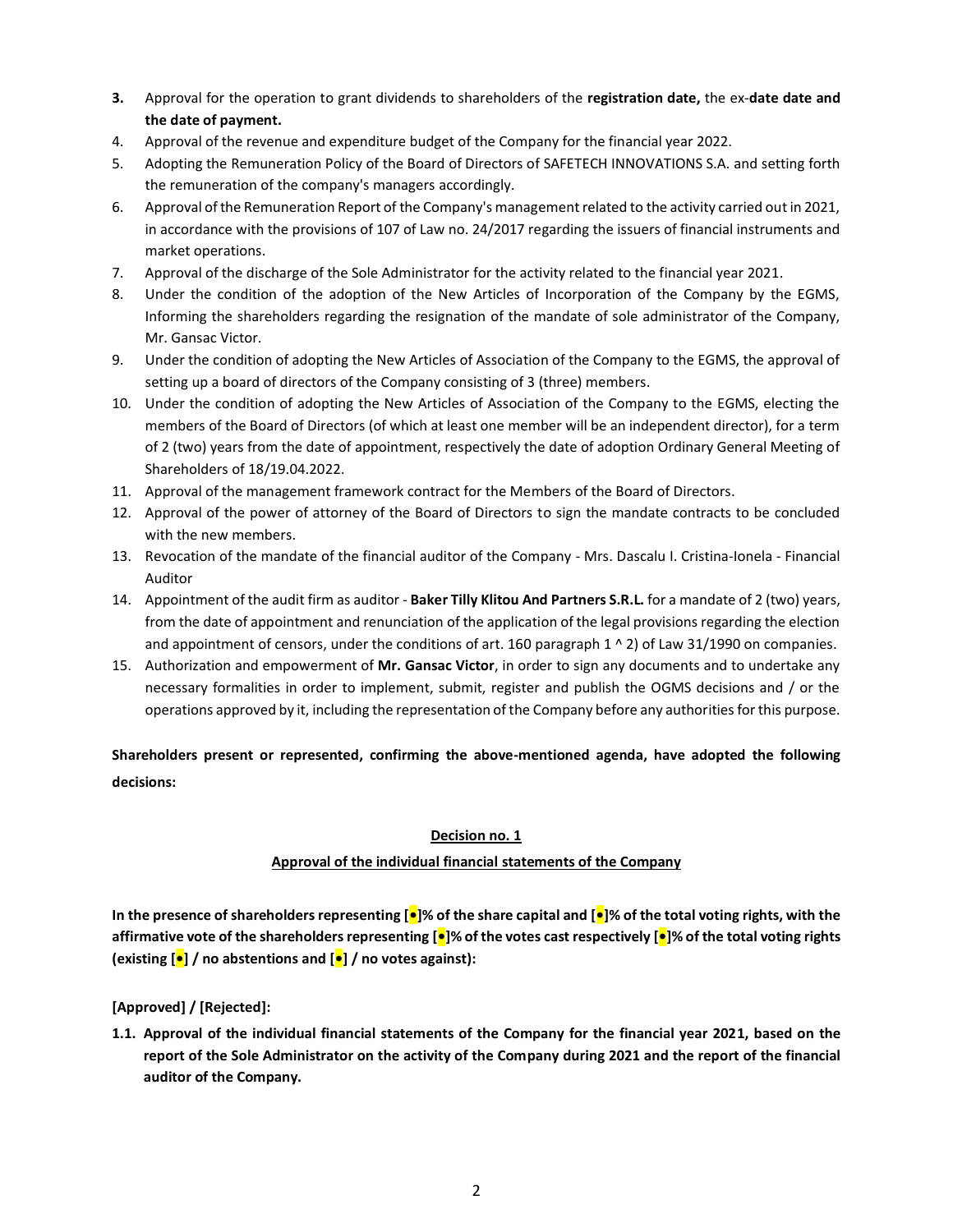#### **Decision no. 2**

#### **Distribution of profit**

**In the presence of shareholders representing [•]% of the share capital and [•]% of the total voting rights, with the affirmative vote of the shareholders representing [•]% of the votes cast respectively [•]% of the total voting rights (existing [•] / no abstentions and [•] / no votes against):**

### **[Approved] / [Rejected]:**

- **3.1. Approval Approval of the distribution of the net profit related to the financial year 2021, in the amount of RON 6,156,770.65 lei (six million one hundred and fifty-six thousand seven hundred and seventy and 65%), as follows:**
	- **Legal reserves = RON 370,001 lei (three hundred and seventy thousand one),**
	- **Granting cash dividends to the shareholders, in a total amount of RON 4,156,250 (four million one hundred and fifty-six thousand two hundred and fifty),**
	- **Profit left undistributed = RON 1,630,519.65 (one million six hundred and thirty thousand five hundred and nineteen and 65%);**
	- **Other reserves = 0 (zero) lei.**

#### **Decision no. 3**

#### **Approval of registration data, "Ex Data" and payment date for the dividend granting operation**

**In the presence of shareholders representing [•]% of the share capital and [•]% of the total voting rights, with the affirmative vote of the shareholders representing [•]% of the votes cast respectively [•]% of the total voting rights (existing [•] / no abstentions and [•] / no votes against):**

### **[Approved] / [Rejected]:**

**3.1.** Setting forth for the operation to grant dividends to shareholders, according to point, 2 letter b) of the agenda, of the **registration date 09.06.2022**, the ex-**date date 08.06.2022 and the date of payment 16.06.2022.**

# **Decision no. 4**

#### **Budget approval**

**In the presence of shareholders representing [•]% of the share capital and [•]% of the total voting rights, with the affirmative vote of the shareholders representing [•]% of the votes cast respectively [•]% of the total voting rights (existing [•] / no abstentions and [•] / no votes against):**

**[Approved] / [Rejected]:**

**4.1. The revenue and expenditure budget of the Company for the financial year 2022.**

### **Decision no. 5 Approval of the remuneration policy of the Company**

**In the presence of shareholders representing [•]% of the share capital and [•]% of the total voting rights, with the affirmative vote of the shareholders representing [•]% of the votes cast respectively [•]% of the total voting rights (existing [•] / no abstentions and [•] / no votes against):**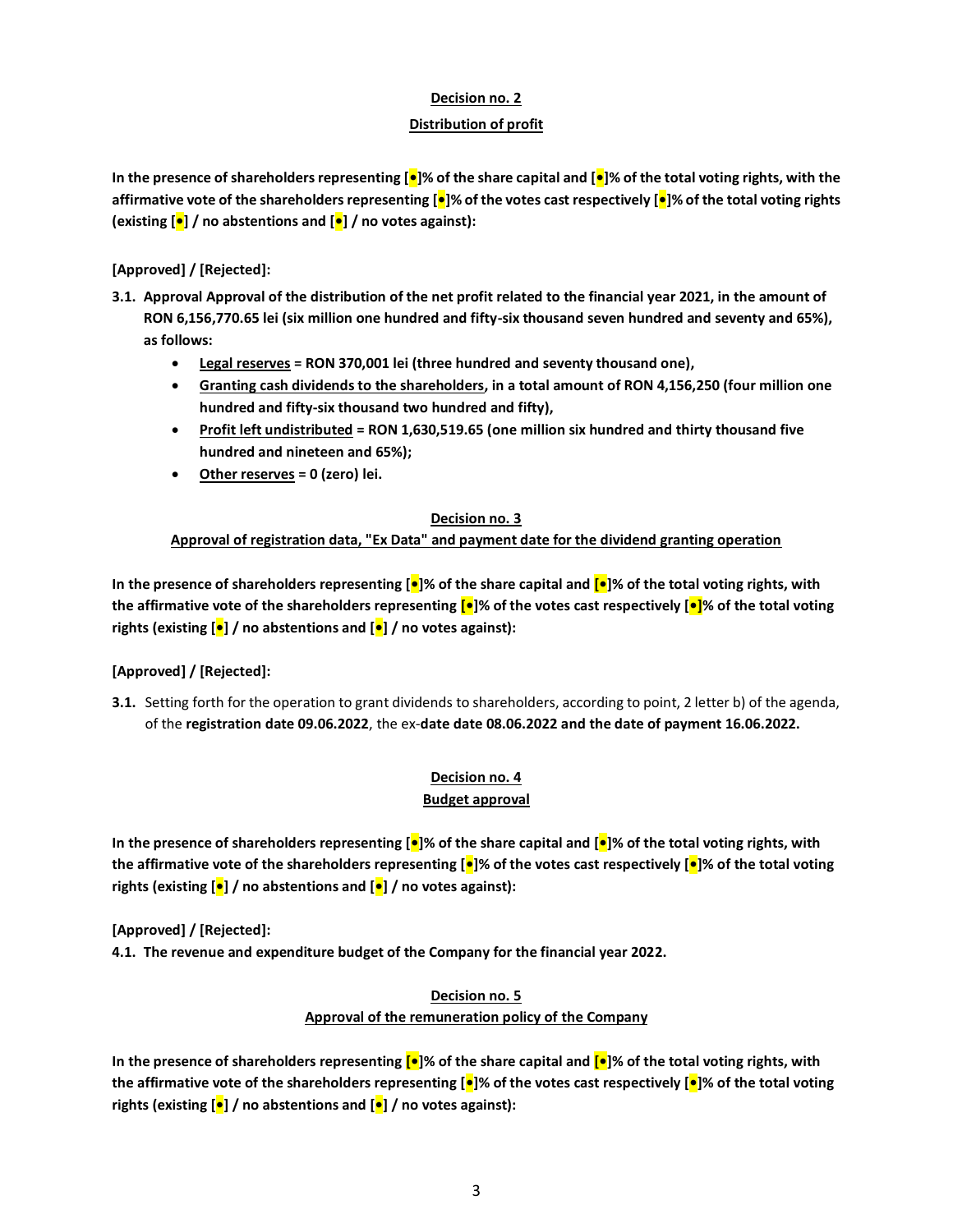#### **[Approved] / [Rejected]:**

**5.1.** Adopting the Remuneration Policy of the Board of Directors of SAFETECH INNOVATIONS S.A. and setting forth the remuneration of the company's management accordingly.

### **Decision no. 6 Approval of the Remuneration report**

**In the presence of shareholders representing [•]% of the share capital and [•]% of the total voting rights, with the affirmative vote of the shareholders representing [•]% of the votes cast respectively [•]% of the total voting rights (existing [•] / no abstentions and [•] / no votes against):**

#### **[Approved] / [Rejected]:**

**6.1.** Approval of the Remuneration Report of the Company's management related to the activity carried out in 2021, in accordance with the provisions of 107 of Law no. 24/2017 regarding the issuers of financial instruments and market operations;

### **Decision no. 7**

#### **Discharge of the Sole Administrator**

**In the presence of shareholders representing [•]% of the share capital and [•]% of the total voting rights, with the affirmative vote of the shareholders representing [•]% of the votes cast respectively [•]% of the total voting rights (existing [•] / no abstentions and [•] / no votes against):**

[**Approved] / [Rejected]:**

**7.1.** Discharge of duties of the Sole Administrator for the activity related to the financial year 2021;

# **Decision no. 8**

- **Sole Director resignation**
- **8.1.** Under the condition of the adoption of the New Articles of Incorporation of the Company by the EGMS, Informing the shareholders regarding the resignation of the mandate of sole administrator of the Company, Mr. Gansac Victor.

### **Decision no. 9 Approval of setting up a Board of Directors**

**In the presence of shareholders representing [•]% of the share capital and [•]% of the total voting rights, with the affirmative vote of the shareholders representing [•]% of the votes cast respectively [•]% of the total voting rights (existing [•] / no abstentions and [•] / no votes against):**

### **[Approved] / [Rejected]:**

**9.1** Under the condition of adopting the New Articles of Association of the Company to the EGMS, the approval of setting up a board of directors of the Company consisting of 3 (three) members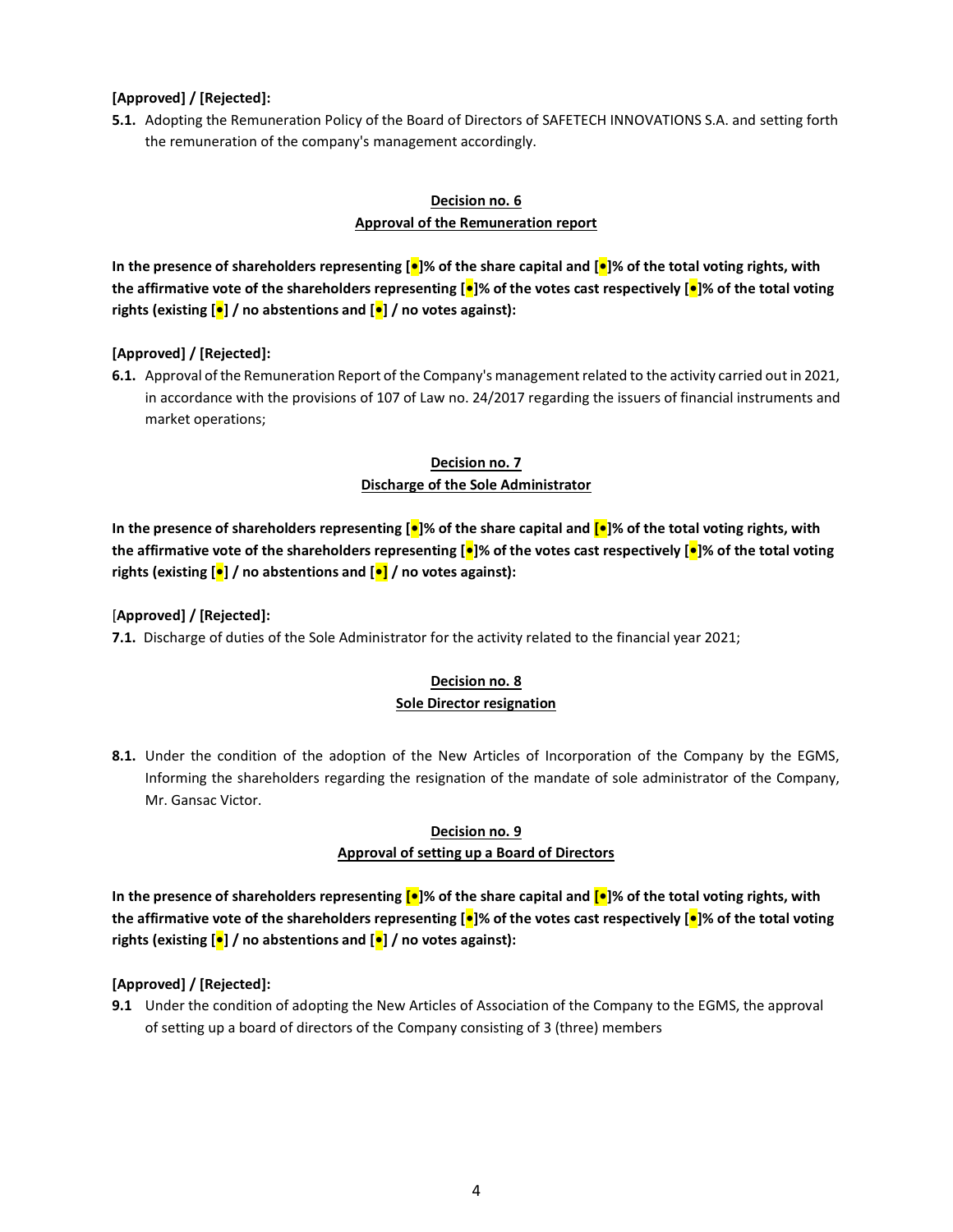## **Decision no. 10 Electing the members of the Board of Directors**

**In the presence of shareholders representing [•]% of the share capital and [•]% of the total voting rights, with the affirmative vote of the shareholders representing [•]% of the votes cast respectively [•]% of the total voting rights (existing [•] / no abstentions and [•] / no votes against):**

#### [**Approved] / [Rejected]:**

10.1 Under the condition of adopting the New Articles of Association of the Company to the EGMS, electing the members of the Board of Directors (of which at least one member will be an independent director), for a term of 2 (two) years from the date of appointment, respectively the date of adoption Ordinary General Meeting of Shareholders of 18/19.04.2022.

#### **Decision no. 11 Approval of the management contract framework**

**In the presence of shareholders representing [•]% of the share capital and [•]% of the total voting rights, with the affirmative vote of the shareholders representing [•]% of the votes cast respectively [•]% of the total voting rights (existing [•] / no abstentions and [•] / no votes against):**

#### **[Approved] / [Rejected]:**

11.1 Approval of the management framework contract for the Members of the Board of Directors.

#### **Decision no. 12**

#### **Approval of the empowerment to sign the management contracts**

**In the presence of shareholders representing [•]% of the share capital and [•]% of the total voting rights, with the affirmative vote of the shareholders representing [•]% of the votes cast respectively [•]% of the total voting rights (existing [•] / no abstentions and [•] / no votes against):**

#### **[Approved] / [Rejected]:**

12.1 Approval of the power of attorney of the Board of Directors to sign the mandate contracts to be concluded with the new members. The mandate contract concluded with each of the members of the Board of Directors will be signed in the name and on behalf of the Company by any other member of the Board of Directors.

#### **Decision no. 13 Revocation of the financial auditor**

**In the presence of shareholders representing [•]% of the share capital and [•]% of the total voting rights, with the affirmative vote of the shareholders representing [•]% of the votes cast respectively [•]% of the total voting rights (existing [•] / no abstentions and [•] / no votes against):**

**[Approved] / [Rejected]:**